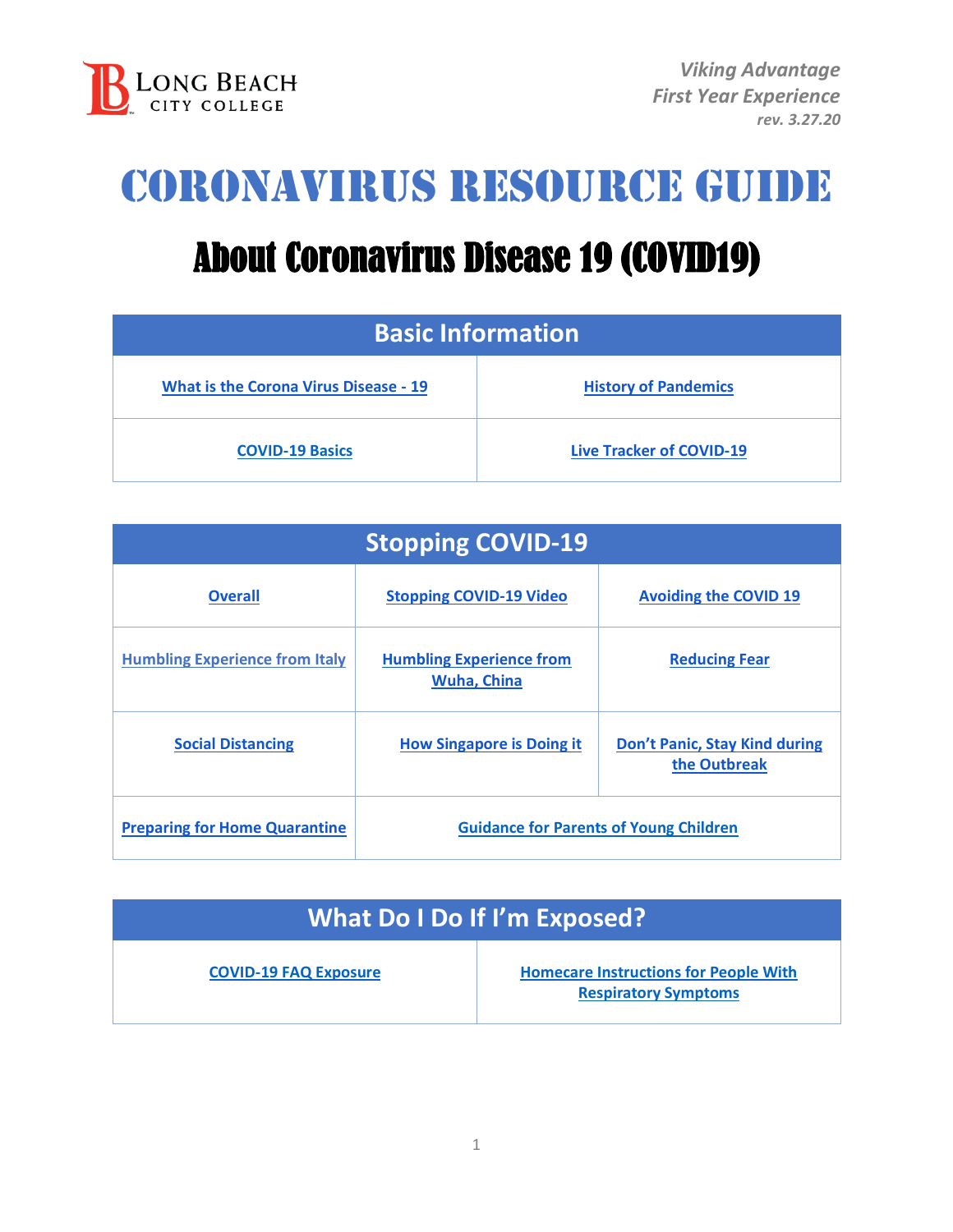

| <b>Holistic Survival Hygiene Tips</b><br>(Physical, Mental, Fiscal) |                                                                                                                                       |                                                                                                                                                                                 |  |
|---------------------------------------------------------------------|---------------------------------------------------------------------------------------------------------------------------------------|---------------------------------------------------------------------------------------------------------------------------------------------------------------------------------|--|
| <b>Holistic</b>                                                     | <b>Overall Pictograph Edition</b>                                                                                                     |                                                                                                                                                                                 |  |
| <b>Managing Stress &amp;</b><br><b>Anxiety</b>                      | <b>Caring for your Coronavirus</b><br><b>Anxiety (by Shine)</b><br><b>Advice from Center Disease</b><br><b>Control and Prevention</b> | <b>Breathing</b><br><b>Progressive Muscle</b><br>Relaxation                                                                                                                     |  |
| <b>Physical</b>                                                     | <b>Exercise at your Desk</b>                                                                                                          | <b>Running</b>                                                                                                                                                                  |  |
| <b>Diet</b>                                                         | <b>General Diet</b><br><b>Anti-Viral Foods</b><br><b>Eating Out</b>                                                                   | Cheap Easy Recipes:<br><b>Healthy Recipes through</b><br>canned goods<br><b>Cheap &amp; Easy Dinners from</b><br><b>Delish</b><br><b>Homemade Freezer Ready</b><br><b>Meals</b> |  |
| <b>Financial</b>                                                    | <b>Student Aid</b>                                                                                                                    | Unemployment<br><b>Filing Unemployment Claim</b>                                                                                                                                |  |
| <b>Staying Clean</b>                                                | <b>CSULB COVID-19 Health Tips</b><br>Epidermis<br><b>Wash Your Lyrics</b>                                                             | <b>Electronics</b><br>Keeping the Workplace,<br><b>School, Home Safe</b>                                                                                                        |  |
| <b>Shopping List</b>                                                | <b>Where to Buy Items Depleted</b><br>at the Grocery Store                                                                            | <b>Grocery Stores Open Early for</b><br><b>Vulnerable Communities</b>                                                                                                           |  |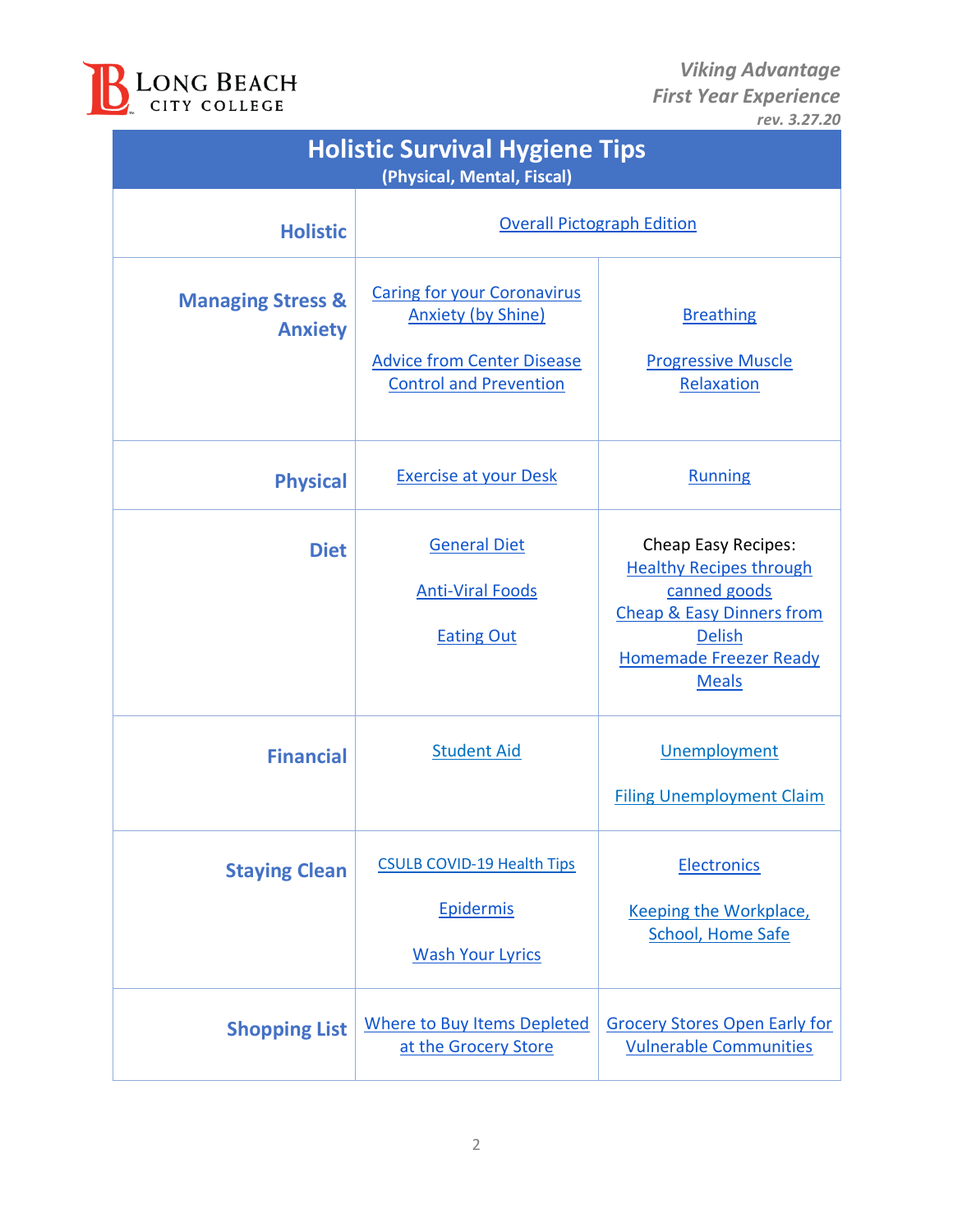

### Free County & Local Resources

**Long Beach Community Resources**

**[Community Shared List \(Long Beach\)](https://www.lbforward.org/covid19?fbclid=IwAR1XF2iGlG4xtGu2E1qzsyyF-N1QzRCaHPpIv4xzAKWj6a41IxRoWHT7Ufk)**

**Los Angeles Community Resources**

**[Community Shared List \(Los Angeles\)](https://docs.google.com/document/d/1S-WJaMa4q3yNrEBfSFKEdSQArcNc_MTI2LiUA63Ycyg/edit?fbclid=IwAR0-SiByt4cvGy4ewCRvy97B97XQ_ouICksz5bjFI_HH6YqMcC0DsQKnpvo)**

| <b>Orange County Community Resources</b>          |                      |                                                    |
|---------------------------------------------------|----------------------|----------------------------------------------------|
| <b>Orange County Health Care</b><br><b>Agency</b> | <b>United Way OC</b> | <b>City of Irvine COVID-19</b><br><b>Resources</b> |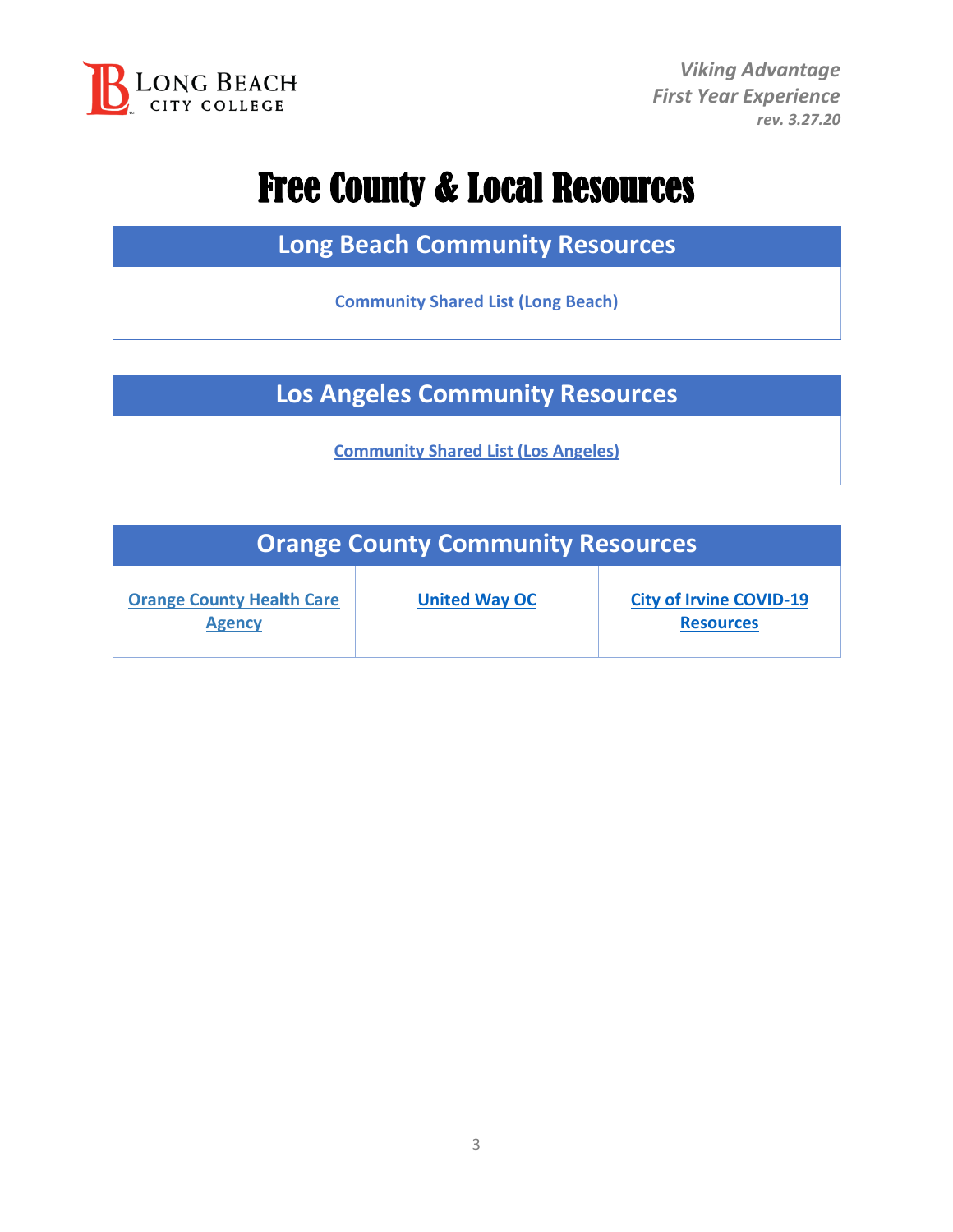

| <b>Basic Needs Resources</b>       |                                                                                                                                                   |                                        |                                                                                                                       |
|------------------------------------|---------------------------------------------------------------------------------------------------------------------------------------------------|----------------------------------------|-----------------------------------------------------------------------------------------------------------------------|
| <b>Holistic</b>                    | <b>Aunt Bertha: The</b><br><b>Social Care Network</b>                                                                                             |                                        | 211 LA County                                                                                                         |
| <b>Religious Services</b>          | Christian:<br><b>Antioch Long Beach</b><br><b>City Church Long</b><br><b>Beach</b><br>Catholic:<br><b>Cathedral Live</b><br><b>Stream Channel</b> | Buddhism:<br>Dari Rulai Temple         | Islam:<br><b>Islamic Center of</b><br><b>Southern California</b>                                                      |
| <b>Food</b>                        | <b>Elderly (Master List)</b><br><b>CalFresh</b><br><b>Los Angeles</b><br>Foodbank                                                                 | For LBUSD Students<br><b>The Attic</b> | For LAUSD Students<br><b>Dream Center</b><br><b>Resources for</b><br><b>Families During</b><br><b>School Closures</b> |
| <b>Housing</b>                     | <b>Harbor Interfaith</b>                                                                                                                          | <b>LAHSA Winter Shelter</b><br>Program | <b>Campus Peer Navigator</b><br>Program                                                                               |
| <b>Phone/Internet</b>              | Reduce Cost or Free Internet/Phone Access                                                                                                         |                                        |                                                                                                                       |
| <b>Storage Space</b>               | Uhaul                                                                                                                                             |                                        |                                                                                                                       |
| <b>Travel</b>                      | Car<br><b>Enterprise</b>                                                                                                                          | Flight<br>Frontier                     |                                                                                                                       |
| <b>Computer</b><br><b>Programs</b> | <b>Adobe</b>                                                                                                                                      |                                        | <b>Free Software Businesses and Schools Can</b><br><b>Use During COVID-19</b>                                         |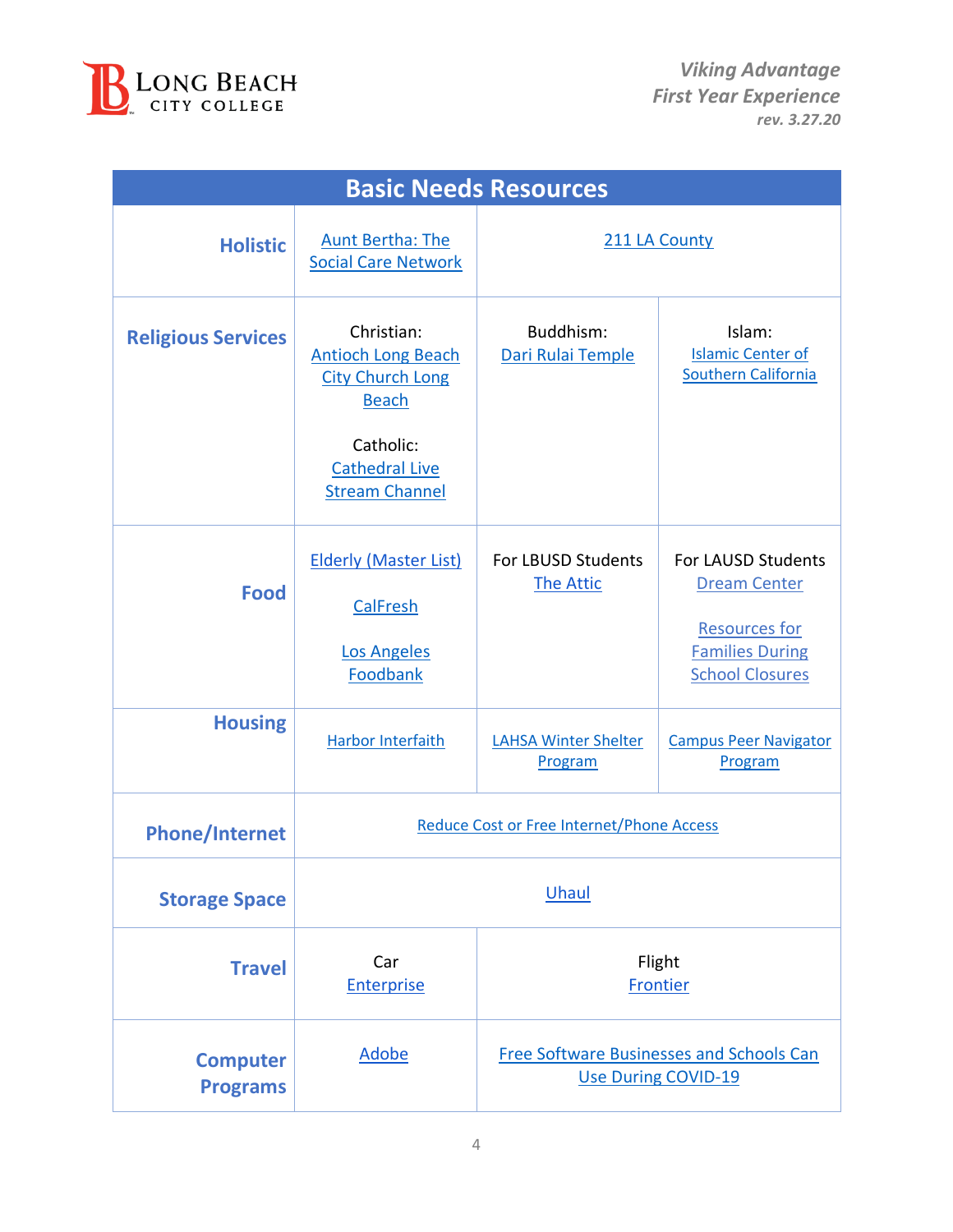

 $\Gamma$ 

 *Viking Advantage First Year Experience rev. 3.27.20*

| <b>Academic</b><br><b>Resources</b> | <b>LBCC Textbook</b><br><b>Curbside Pick-Up</b> | JSTOR - Online<br>Database for<br><b>Academic Journals</b><br>and Ebooks              | Khan Academy -<br><b>Online Courses,</b><br><b>Lessons, and Practice</b> |
|-------------------------------------|-------------------------------------------------|---------------------------------------------------------------------------------------|--------------------------------------------------------------------------|
| <b>Online Courses</b>               | <b>lvy Leagues</b>                              | <b>Courses for Foster</b><br>Youth                                                    | Scholastic<br>Entertainment                                              |
| <b>Online Servers</b>               | <b>Google Hangouts</b>                          | Spectrum                                                                              | <b>Zoom</b>                                                              |
| <b>Small Businesses</b>             | <b>Small Business</b><br><b>Association</b>     | <b>LA Small Business</b><br>Development<br>Center's COVID-19<br><b>Response Guide</b> | <b>Supporting Filipino</b><br><b>Small Businesses</b>                    |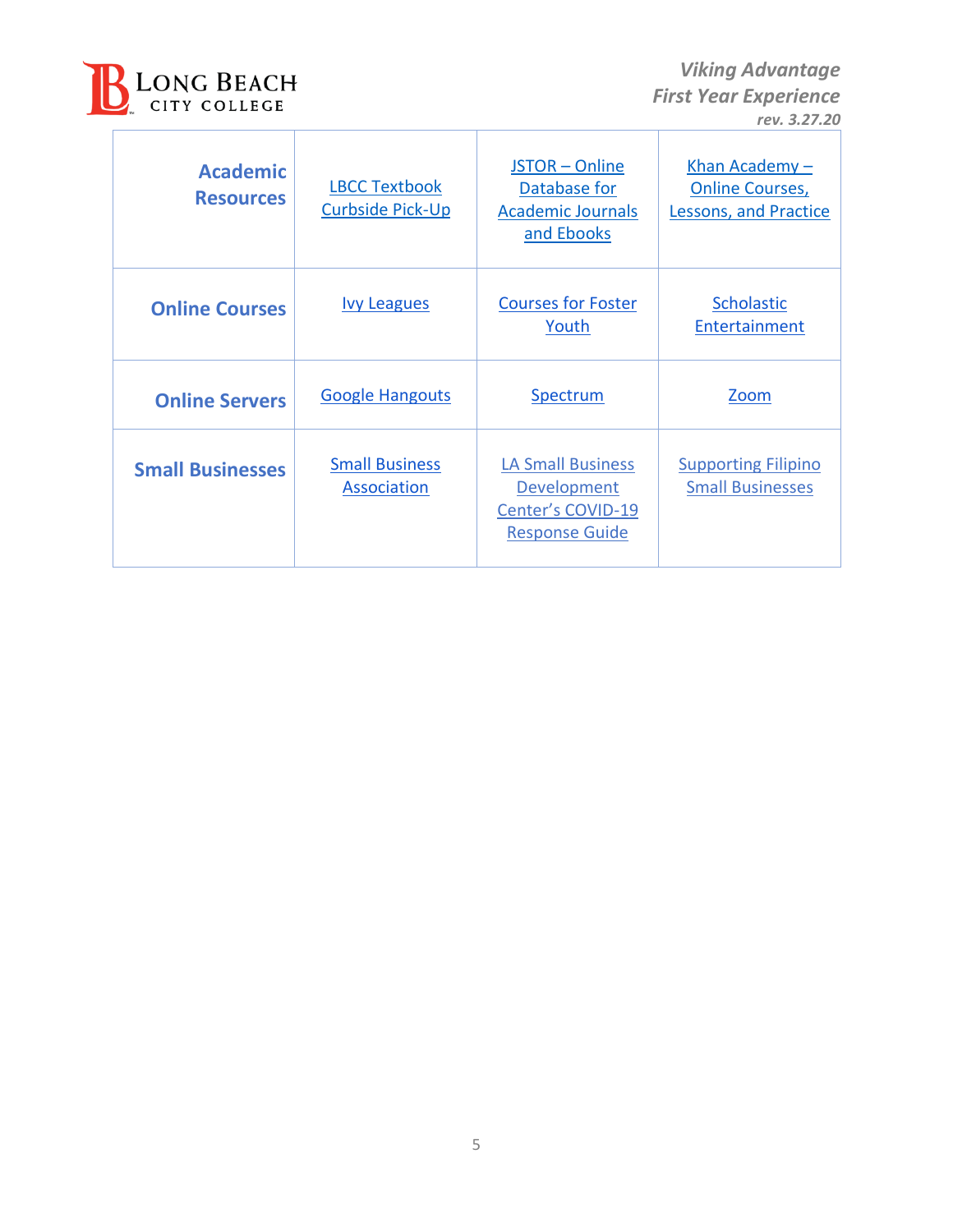

### Resources for Specific Communities

| <b>Resources for DREAMERS Students</b> |                                                              |                                                                                         |
|----------------------------------------|--------------------------------------------------------------|-----------------------------------------------------------------------------------------|
| <b>LBCC DREAM Services</b>             | <b>California Immigrant Youth</b><br><b>Justice Alliance</b> | <b>Immigrants Rising:</b><br><b>Tangible Support to Help</b><br><b>You Move Forward</b> |

#### **Resources for Domestic Violence Survivors**

**[Su Casa \(Long Beach\)](https://www.sucasadv.org/) (562) 402-4888**

**[Domestic Violence National](https://www.thehotline.org/)  [Hotline](https://www.thehotline.org/) (800) 799-SAFE (7233) or (800) 787-3224**

> **[Interval House: Crisis](http://www.intervalhouse.org/) [Shelters for Domestic](http://www.intervalhouse.org/) [Violence](http://www.intervalhouse.org/) (562) 594-4555 or (714) 891-8121**

**[211 LA County](https://www.211la.org/)**

### **Resources for Individuals with Disabilities**

**[LBCC Disabled Student Support Services](https://www.lbcc.edu/post/disabled-student-support-services-coronavirus) (562) 938-4558**

**[California Department of Rehabilitation](https://dor.ca.gov/)**

**Resources for LGBTQ+ and Transgender Individuals**

**[GLBT National Help Center Hotline](https://www.glbthotline.org/)**

**(888) 843-4564**

**Trans [Lifeline](https://www.translifeline.org/)**

**(877) 565-8860**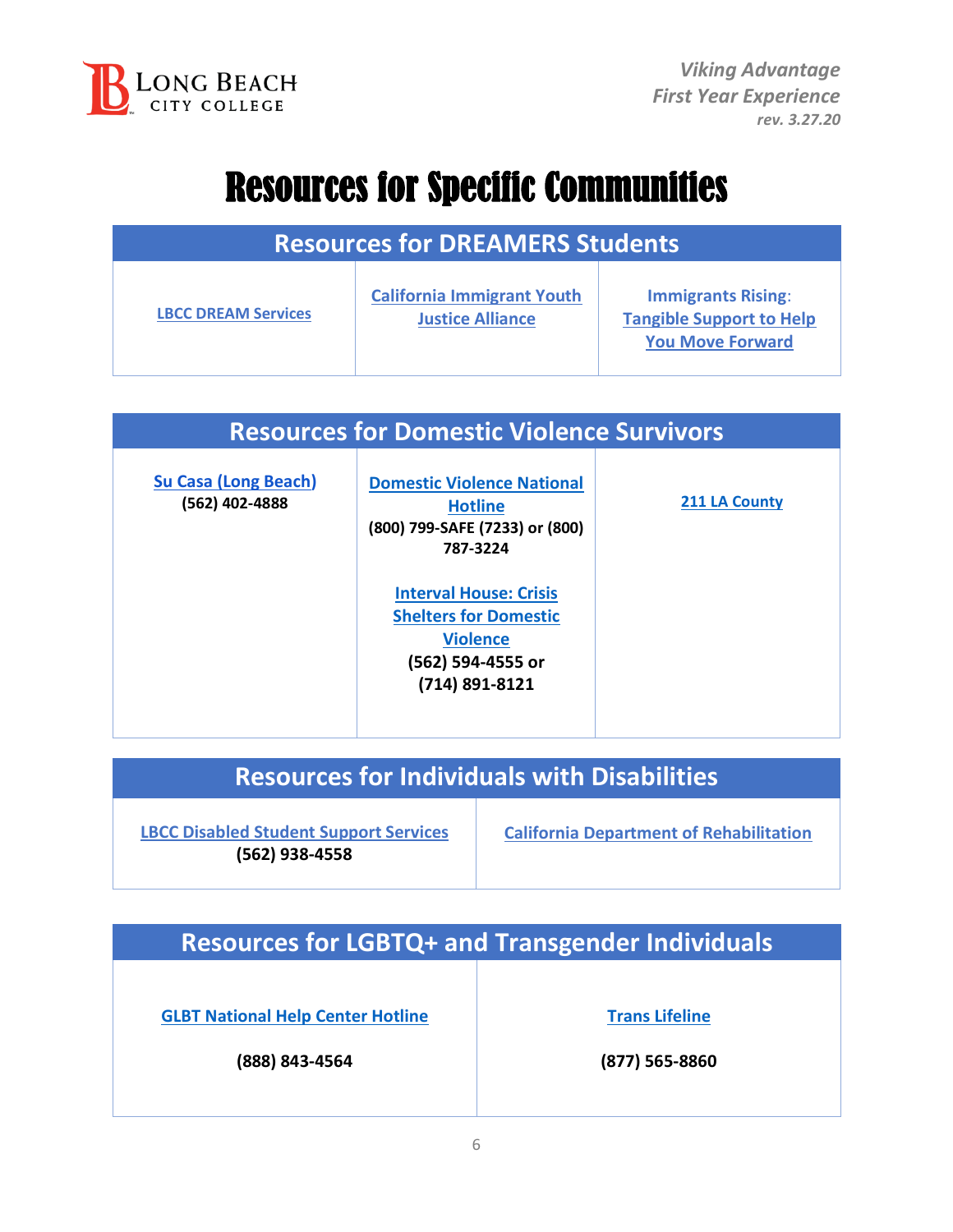

### Long Beach City College Hotlines & Resources

| <b>Hotline Numbers</b>                   |                                                                   |                                                                                                                                                                                                                                                                                                              |  |
|------------------------------------------|-------------------------------------------------------------------|--------------------------------------------------------------------------------------------------------------------------------------------------------------------------------------------------------------------------------------------------------------------------------------------------------------|--|
| <b>Campus Police</b><br>(562) 938-4911   | <b>Suicide Hotline</b><br>(800) 273-8255<br>(800) 784-2433        | <b>Sexual Assault</b><br>(877) 943-5778<br><b>Sexual Assault - RAINN</b><br>(800) 656-HOPE (4673)                                                                                                                                                                                                            |  |
| <b>Substance Abuse</b><br>(562) 989-7697 | <b>ACCESS Mental Health</b><br><b>Emergency</b><br>(800) 854-7771 | <b>Suicide Prevention:</b><br><b>Didi Hirsch Suicide</b><br><b>Prevention center 24 hour</b><br>crisis line<br>(877) 7-CRISIS or<br>(877) 727-4747<br><b>National Suicide Prevention</b><br><b>Lifeline</b><br>(800) 273-TALK (8255)<br><b>Suicide National Hopeline</b><br><b>Network</b><br>(800) 784-2433 |  |
| Self-Injury<br>(800) DONT-CUT (366-8288) | <b>Women Shelter of LB Hotline</b><br>(562) HER-HOME (437-4663)   | <b>Abortion</b><br>(866) 439-4253                                                                                                                                                                                                                                                                            |  |
| <b>Eating Disorder</b><br>(800) 931-2237 | <b>Veterans</b><br>(800) 273-8255<br>Press: 1                     | <b>Crisis Text Line</b><br>Text: "COURAGE" to: 741741                                                                                                                                                                                                                                                        |  |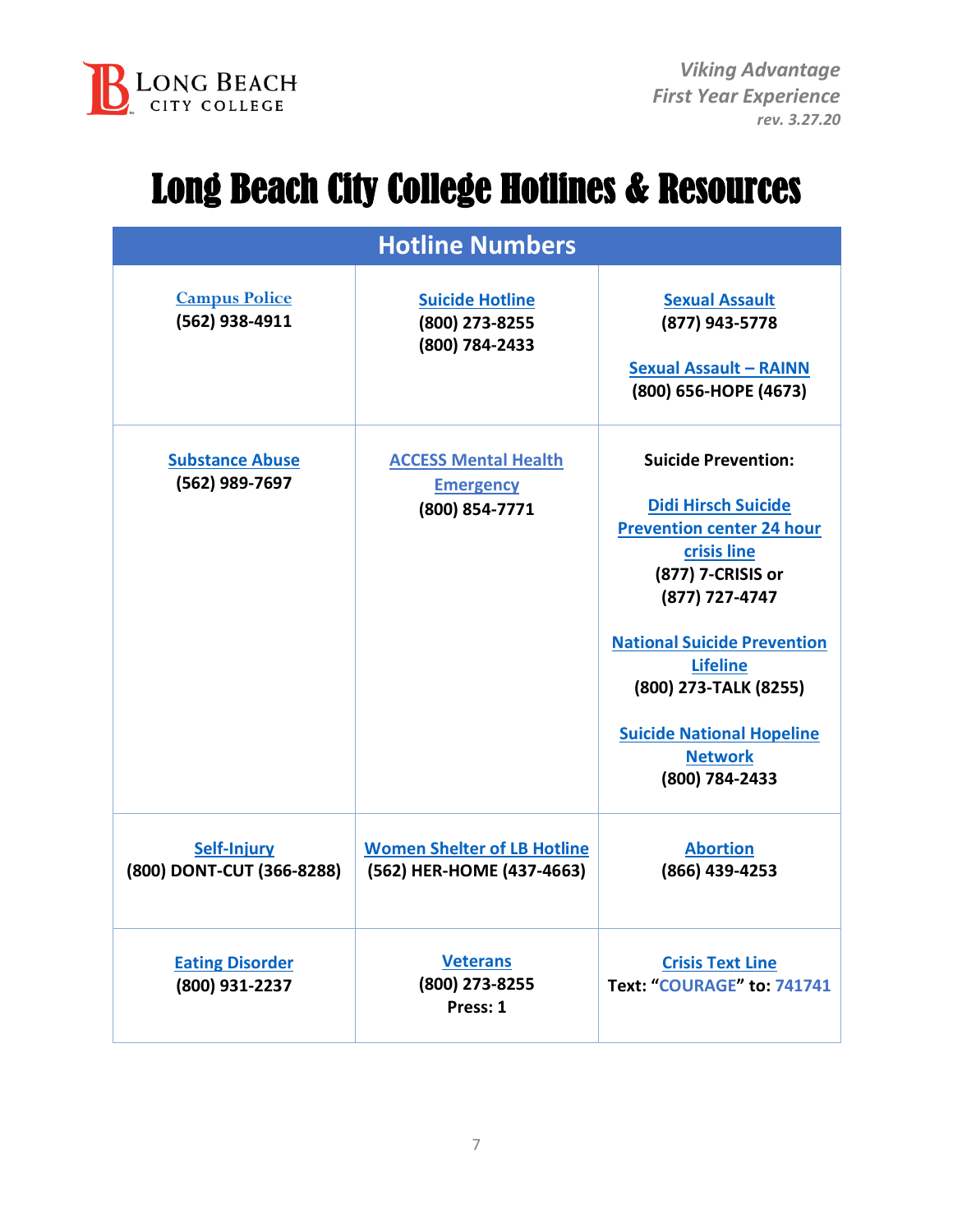

| <b>Student Services</b>                                                                                                                                            |                                                                                                                                                                                                                 |                                                     |  |
|--------------------------------------------------------------------------------------------------------------------------------------------------------------------|-----------------------------------------------------------------------------------------------------------------------------------------------------------------------------------------------------------------|-----------------------------------------------------|--|
| <b>Dreamers</b>                                                                                                                                                    | <b>Admissions &amp; Records</b>                                                                                                                                                                                 | <b>Financial Aid</b>                                |  |
| <b>Counseling Services</b>                                                                                                                                         | <b>Disabled Student Support</b><br><b>Services</b>                                                                                                                                                              | <b>Student Health Services</b>                      |  |
| <b>EOP/CARE/NextUp</b>                                                                                                                                             | <b>First-Year Entry Services</b>                                                                                                                                                                                | <b>Basic Needs</b>                                  |  |
| <b>International Student</b><br><b>Services</b>                                                                                                                    | <b>Veteran Services</b>                                                                                                                                                                                         | <b>Quest for Online Student</b><br><b>Success</b>   |  |
| <b>LBCC Technology step-by-</b><br>step guides                                                                                                                     | <b>Canvas Help</b>                                                                                                                                                                                              | <b>Student Guide for using</b><br><b>ConferZoom</b> |  |
| <b>Viking Vault Food Pantry &amp;</b><br><b>Housing Insecurity Referral</b><br><b>Support</b><br><b>Contact: Dianka Lohay</b><br>(562) 938-3241<br>dlohay@LBCC.edu | <b>Student Medical &amp; Mental Health Services</b><br>Non-Emergencies: (562) 938-4210<br><b>Emergencies: 9-1-1</b><br>Urgent situations: Contact the Behavioral Health Urgent Care<br>Center at (562) 548-6565 |                                                     |  |

| <b>Student Services Instagram Accounts</b> |                      |                  |
|--------------------------------------------|----------------------|------------------|
| @lbccfye                                   | @lbcc_healthyvikings | @lbccstudentlife |
| @lbccdreamservices                         | @lbcccounseling      | @lbccsuccess     |
| @lbccvikingbooks                           | @lbccvikings         | @lbcctraining    |